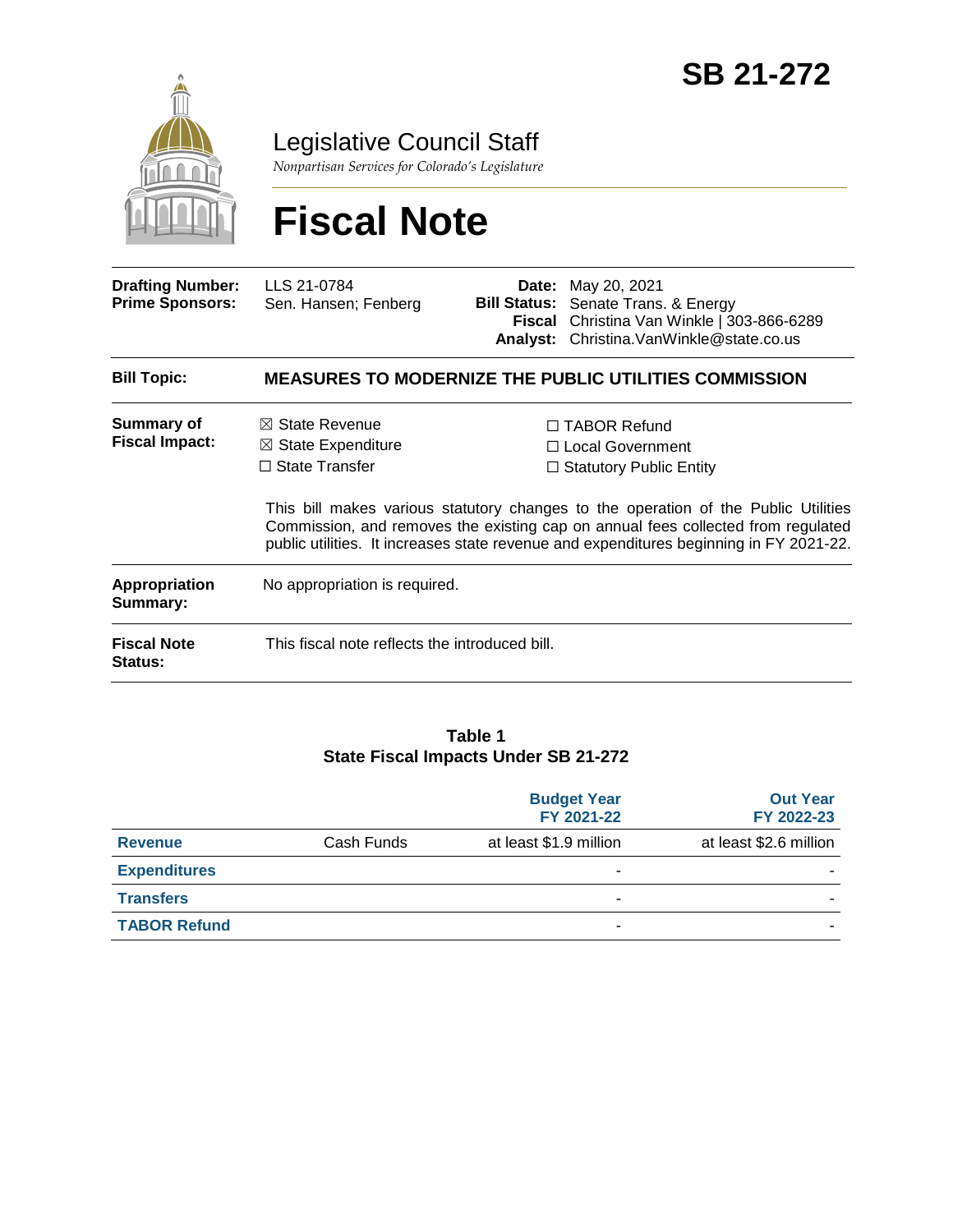Page 2

## **Summary of Legislation**

The bill makes various changes to the statutory operations of the Public Utilities Commission (PUC) in the Department of Regulatory Agencies. Specifically, the bill:

- authorizes the allocation of up to \$250,000 per year of the money the PUC receives from the Fixed Utility Fund for outside consultants and experts;
- requires the disclosure of any financial relationships between intervenors in a commission matter;
- directs the PUC to identify disproportionately impacted communities and adopt rules to improve equity, minimize impacts, and prioritize benefits to these communities;
- directs the PUC to adopt rules requiring qualifying regulated utilities subject to the renewable energy standards to retire renewable energy credits in a manner that benefits cities, counties, and businesses in Colorado and is consistent with the state's clean energy and climate goals;
- directs the PUC to adopt rules establishing fixed rates for net metering credits provide to community solar garden subscribers;
- requires investor-owned electric utilities to submit net present value of revenue requirement projections with respect to the retirement of electric generating facilities with and without the inclusion of Colorado energy impact bonds;
- requires PUC to include the social cost of carbon with regard to a portfolio's net present value of revenue requirements when approving a resource plan;
- requires regulated public utilities that use resource planning software to provide PUC staff with licenses and model assumptions; and
- expands the time for the PUC to issue a decision on applications that are not accompanied by pre-filed testimony and exhibits from 210 to 250 days after the application is deemed complete.

Under current law, the annual fee collected from each regulated public utility is capped at 0.25 percent of the public utility's gross intrastate utility operating revenue for the preceding calendar year, except for telephone corporations which are capped at 0.2 percent. The bill removes the cap on annual fees collected from regulated public utilities.

#### **Background**

The Taxation Division in the Department of Revenue collects reports from public utilities subject to a fee that includes gross intrastate utility operating revenues. Based on the fee percentage provided by the PUC, the Department of Revenue notifies public utilities of their calculated fees and then collects and administers the fee on a quarterly basis and distributes the collection to the PUC. Approximately 35 public utilities that are not telephone providers pay fees which are deposited into the Fixed Utility Fund. Approximately 206 telephone providers pay fees which are deposited into the Telecommunications Utility Fund. The PUC is currently assessing the statutory maximum rate of 0.25 percent of the gross revenues of regulated public utilities.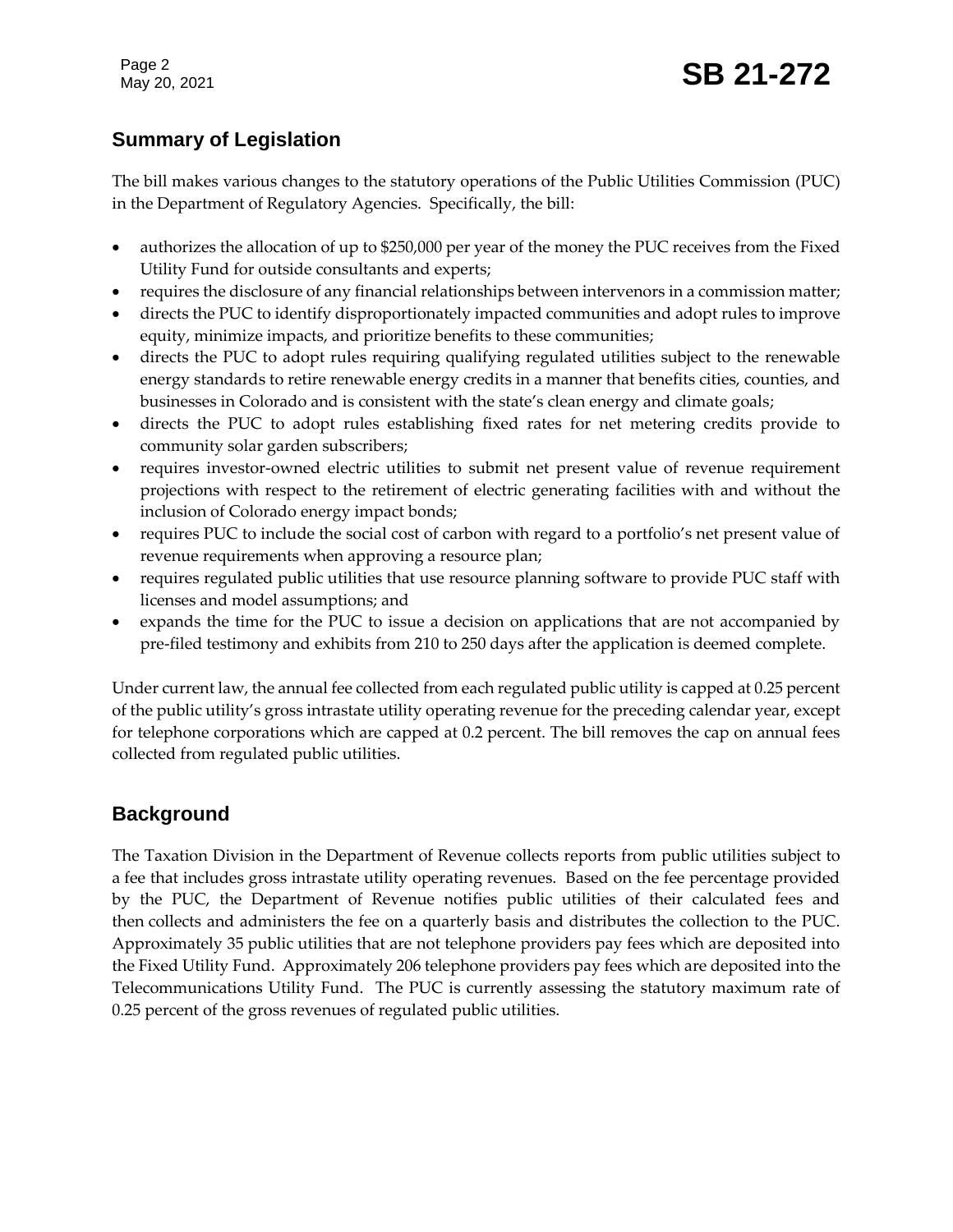### **State Revenue**

Beginning in FY 2021-22, this bill will increase state cash fund revenue to the Fixed Utility Fund by eliminating the cap on annual fees collected from regulated public utilities. Any adjustment to the fee above the current cap will be set administratively by the PUC. Based on the projected costs of currently pending legislation affecting the PUC, the fiscal note estimates that the PUC will increase fee revenue collections by at least \$1.9 million in FY 2021-22 and at least \$2.6 million in FY 2022-23. The fiscal notes for the bills listed in Table 2 currently indicate a General Fund impact, rather than costs paid from the Fixed Utility Fund, due to the fee currently being set at its maximum amount; if this bill is enacted, it is assumed those bills will be funded through the Fixed Utility Fund. The fiscal note cannot estimate any other increase that the PUC may consider due to other factors. Any fee increase will be paid by regulated utilities in proportion to their share of gross intrastate utility revenue.

| <b>Bill No.</b> | <b>Bill Topic</b>                                                  | FY 2021-22  | FY 2022-23  |
|-----------------|--------------------------------------------------------------------|-------------|-------------|
| HB21-1269       | <b>PUC Study of Community Choice Energy</b>                        | \$61,733    | \$54,796    |
| SB21-072        | <b>PUC Modernize Electric Transmission</b><br>Infrastructure       | \$500,000   | \$500,000   |
| SB21-103        | Sunset Office of Consumer Counsel                                  | \$553,071   | \$674,874   |
| SB21-108        | <b>PUC Gas Utility Safety Inspection Authority</b>                 | \$524,642   | \$359,260   |
| SB21-246        | Electric Utilities Promote Beneficial Electrification              | \$212,081   | \$705,799   |
| SB21-264        | Adopt Programs Reduce Greenhouse Gas<br><b>Emissions Utilities</b> | \$118,940   | \$348,939   |
|                 | <b>FY 2021-22 Total</b>                                            | \$1,970,467 | \$2,643,668 |

**Table 2 Pending 2021 Legislation with PUC Utility Regulatory Costs\***

*\* Expenditures in these bills are currently reflected as General Fund expenditures in fiscal notes, and can be paid for instead by the Fixed Utility Fund if Senate Bill 21-272 is enacted.*

#### **State Expenditures**

The various provisions of the bill will increase PUC workload; however, no change in appropriations is required, as many of the changes in the bill codify current initiatives or can be accomplished as part of existing proceedings. For example, the PUC has already begun to incorporate the identification and prioritization of disproportionately impacted communities to improve equity in proceedings. The PUC's upcoming rulemaking can accommodate the modifications to the retirement of renewable energy credits and the establishment of fixed rates for net metering credits to community solar garden subscribers. Other provisions in the bill concerning the inclusion of energy impact bonds in net present value of revenue requirement projections, and including the social cost of carbon dioxide with regard to a portfolio's net present value of revenue requirements can be accomplished within existing appropriations. Finally, the fiscal note assumes that the bill's provision allowing the PUC to expend up to \$250,000 of fees to the Fixed Utility Fund on outside consultants will not result in increased expenditures, but rather authorizes the use of cash funds in this way.